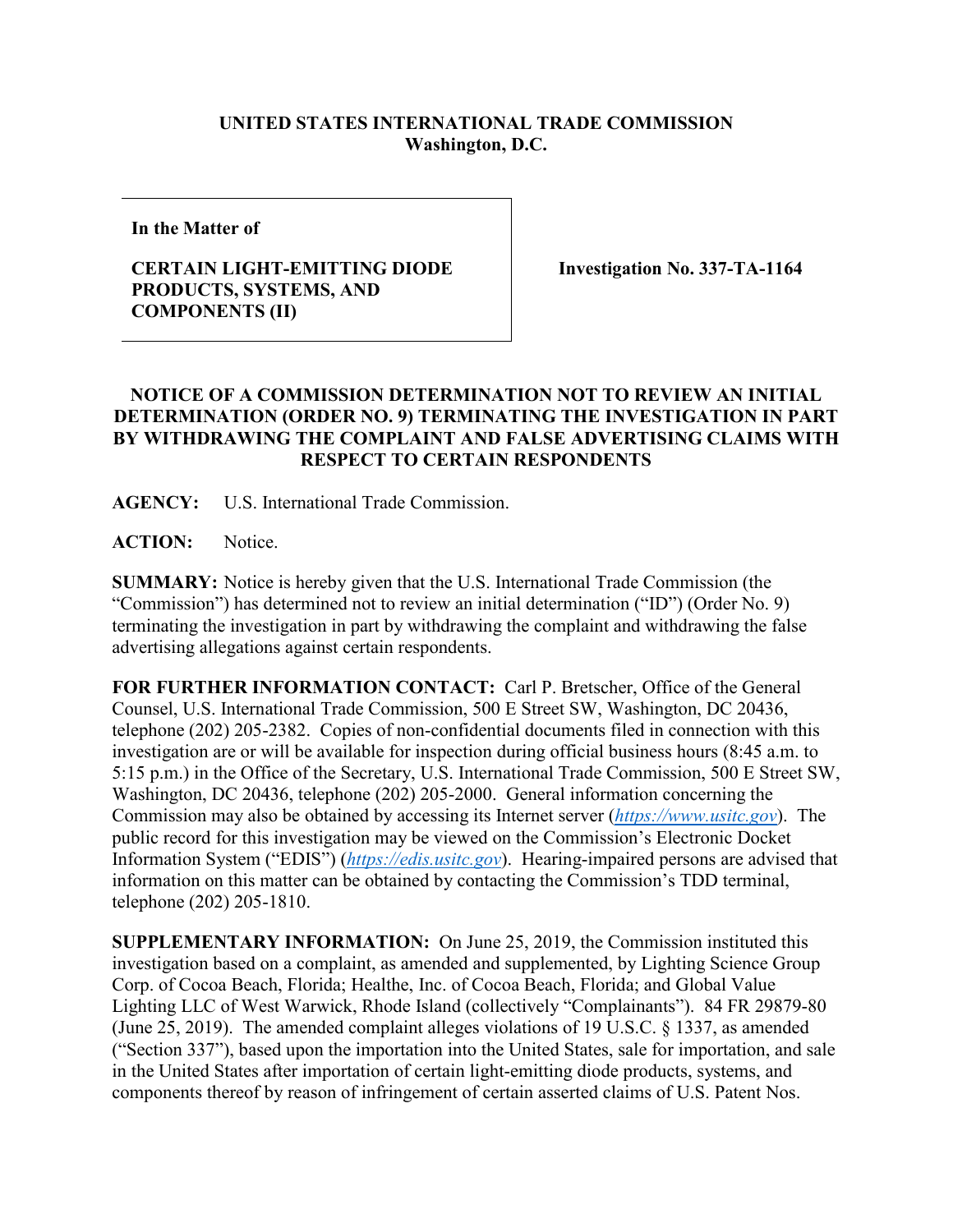7,098,483; 7,095,053; 8,506,118; 7,528,421; 8,674,608; 8,201,968; and 8,967,844. *Id*. The amended complaint also alleges violations of Section 337 based upon false advertising that threatens to destroy or substantially injure an industry in the United States. *Id*. The amended complaint further alleges the existence of a domestic industry. *Id*. The notice of investigation named eight (8) respondents, discussed below. *Id*. The Office of Unfair Import Investigations ("OUII") was also named as a party to the investigation. *Id*. at 29879-80.

On October 7, 2019, the presiding administrative law judge ("ALJ") issued an ID (Order No. 7) terminating respondents General Electric Co. ("General Electric") of Boston, Massachusetts and Consumer Lighting (U.S.) ("Consumer Lighting") LLC of Cleveland, Ohio with respect to a particular class of accused products ("the 25037 SKU bearing the Energy Star Logo") based on consent orders and consent order stipulations. Order No. 7 (Oct. 7, 2019). The Commission did not review the ID. Comm'n Notice (Oct. 30, 2019).

On October 9, 2019, Complainants moved to partially terminate the investigation by withdrawing the complaint with respect to respondents Acuity Brands, Inc. of Atlanta, Georgia; Acuity Brands Lighting, Inc. of Conyers, Georgia (collectively, "the Acuity Respondents"); General Electric Company ("General Electric") of Boston, Massachusetts; Consumer Lighting (U.S.), LLC ("Consumer Lighting") of Cleveland, Ohio; Signify N.V. of Eindhoven, Netherlands; and Signify North America Corp. of Somerset, New Jersey (collectively, "the Signify Respondents"). Complainants also moved to withdraw the false advertising allegations with respect to respondents Leedarson America, Inc. of Smyrna, Georgia; Leedarson Lighting Co. of Xiamen, China (collectively "the Leedarson Respondents"); General Electric; and Consumer Lighting. OUII supported the motion. No respondent opposed the motion.

On November 6, 2019, the ALJ issued the subject ID (Order No. 9) granting the motion to terminate the investigation in part by withdrawing the complaint with respect to the Acuity Respondents, General Electric, Consumer Lighting, and the Signify Respondents, and further withdrawing the false advertising allegations with respect to the Leedarson Respondents, General Electric, and Consumer Lighting. *Id*. No party petitioned for review of the subject ID.

The Commission has determined not to review the subject ID and to terminate the investigation in part.